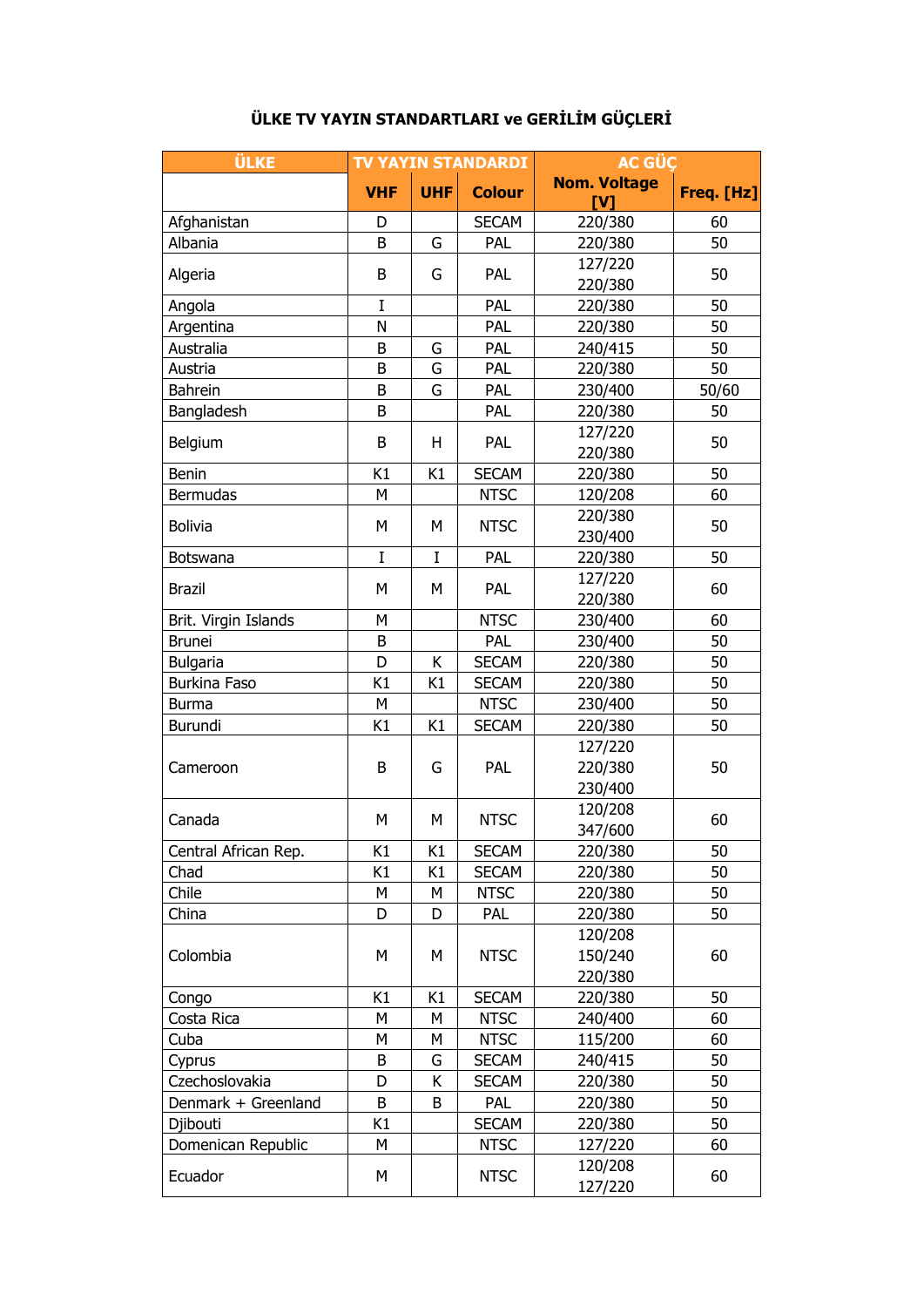| Egypt                    | B  | G           | <b>SECAM</b> | 220/380 | 50    |
|--------------------------|----|-------------|--------------|---------|-------|
| <b>Equatorial Guinea</b> | B  |             | PAL          | 220     | 50    |
| Ethiopia                 | B  | G           | PAL          | 220/380 | 50    |
| Finland                  | B  | G           | <b>PAL</b>   | 220/380 | 50    |
|                          |    |             |              | 115/200 |       |
| France                   | L  | L           | <b>SECAM</b> | 127/220 | 50    |
|                          |    |             |              | 220/380 |       |
| Gabon                    | K1 | K1          | <b>SECAM</b> | 220/380 | 50    |
|                          |    |             |              |         |       |
| German Democratic Rep.   | B  | G           | <b>SECAM</b> | 220/380 | 50    |
| Germany                  | B  | G           | PAL          | 220/380 | 50    |
| Ghana                    | B  | G           | PAL          | 230/400 | 50    |
| Gilbraltar               | B  | G           | PAL          | 240/415 | 50    |
| Great Britain            |    | I           | PAL          | 240/415 | 50    |
| Greece                   | B  | G           | <b>SECAM</b> | 220/380 | 50    |
| Guatemala                | Μ  |             | <b>NTSC</b>  | 240/415 | 60    |
| Guinea                   | K1 | K1          | <b>SECAM</b> | 220/380 | 50    |
| Haiti                    | М  |             | <b>NTSC</b>  | 120/208 | 60    |
| Hounduras                | M  |             | <b>NTSC</b>  | 127/220 | 60    |
| Hongkong                 |    | $\mathbf I$ | PAL          | 200/346 | 50    |
| Hungary                  | D  | Κ           | <b>SECAM</b> | 220/380 | 50    |
| Iceland                  | B  | G           | PAL          | 220/380 | 50    |
| India                    | B  |             | PAL          | 230/400 | 50    |
| Indonesia                | B  |             | PAL          | 127/220 | 50    |
| Iran                     | B  | G           | <b>SECAM</b> | 220/380 | 50    |
| Iraq                     | B  | G           | <b>SECAM</b> | 220/380 | 50    |
| Ireland                  | I  | $\bf{I}$    | PAL          | 220/380 | 50    |
| Israel                   | B  | G           | PAL          | 230/400 | 50    |
| Italy                    | B  | G           | <b>PAL</b>   | 220/380 | 50    |
| <b>Ivory Coast</b>       | K1 | K1          | <b>SECAM</b> | 220/380 | 50    |
| Jamaica                  | N  |             | <b>NTSC</b>  | 220/380 | 50    |
| Japan                    | Μ  | М           | <b>NTSC</b>  | 115/200 | 50/60 |
| Jordan                   | B  | G           | <b>PAL</b>   | 220/380 | 50    |
| Kenya                    | B  | G           | Pal          | 240/415 | 50    |
|                          |    |             |              | 200/346 |       |
| Korea North              | D  | K           | PAL          | 220/380 | 60    |
|                          |    |             |              | 200/346 |       |
| Korea South              | М  | М           | <b>NTSC</b>  | 220/380 | 60    |
| Kuweit                   | B  | G           | <b>PAL</b>   | 240/415 | 50    |
|                          |    |             |              | 110/190 |       |
| Lebanon                  | B  | G           | <b>SECAM</b> | 220/380 | 50    |
| Lesotho                  | I  | $\bf I$     | PAL          | 220/380 | 50    |
| Liberia                  | B  |             | PAL          | 120/208 | 60    |
|                          |    |             |              | 127/220 |       |
| Libya                    | B  | G           | <b>SECAM</b> | 230/400 | 50    |
|                          |    | G           | PAL          | 120/208 |       |
| Luxemburg                | B  | I           | <b>SECAM</b> | 220/380 | 50    |
|                          |    |             |              | 127/220 |       |
| Madagascar               | K1 | K1          | <b>SECAM</b> | 220/380 | 50    |
| Malawi                   | B  | G           | PAL          | 230/400 | 50    |
| Malaysia                 | B  | G           | PAL          | 230/400 | 50    |
|                          |    |             |              |         |       |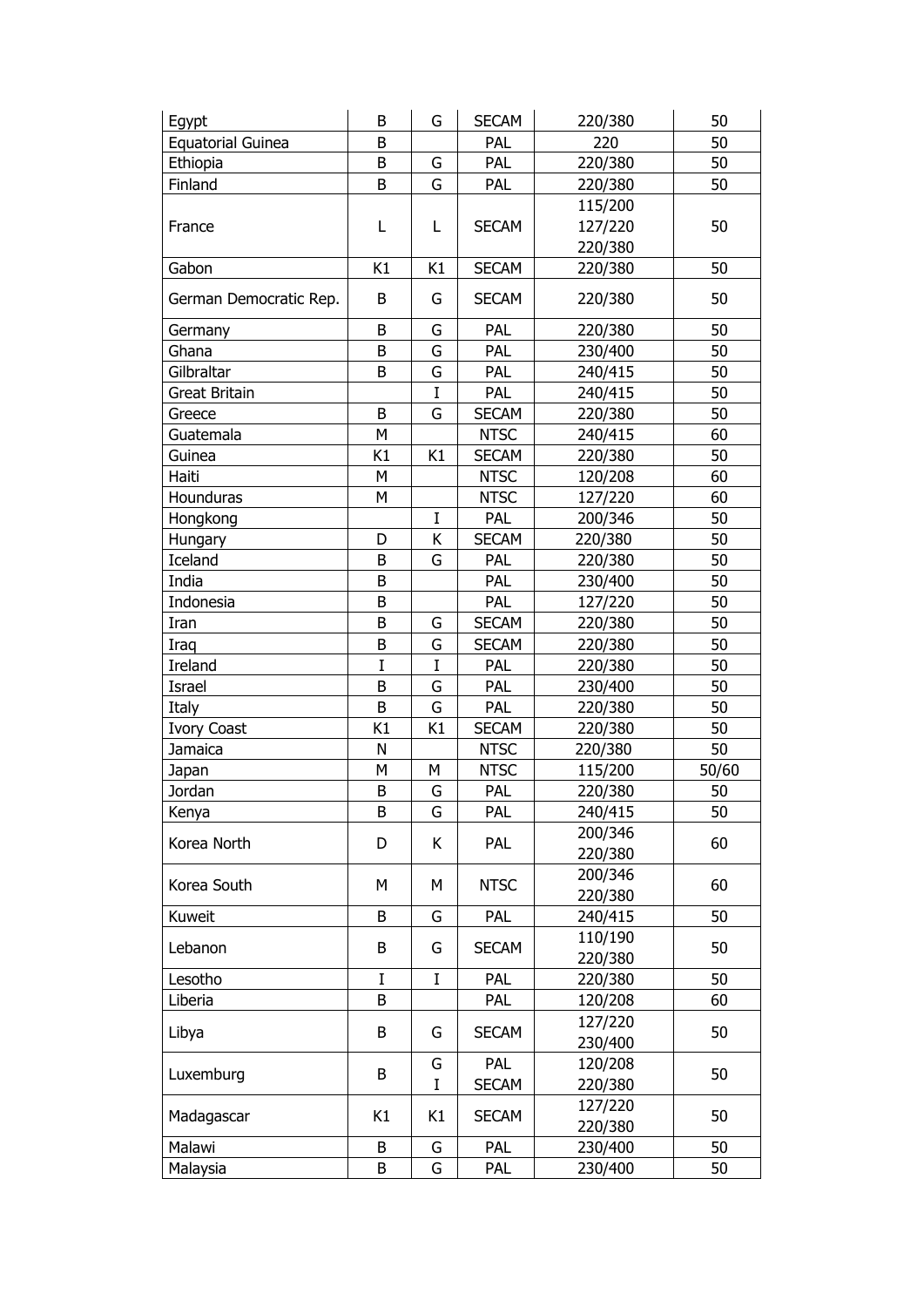| <b>Maldives</b>            | B  |    | PAL          | 230/400 | 50    |
|----------------------------|----|----|--------------|---------|-------|
| Mali                       | B  |    | <b>SECAM</b> | 220/380 | 50    |
| Malta                      | B  |    | PAL          | 240/415 | 50    |
| Mauretania                 | B  |    | <b>SECAM</b> | 220/380 | 50    |
| <b>Mauritius</b>           | B  |    | <b>SECAM</b> | 230/400 | 50    |
| Mexico                     | M  | М  | <b>NTSC</b>  | 127/220 | 50    |
|                            |    | G  | <b>SECAM</b> | 127/220 |       |
| Monaco                     | L  | G  | PAL          | 220/380 | 50    |
| Mongolian Rep.             | D  | K  | <b>SECAM</b> | 220/380 | 50    |
| Montserrat                 | М  |    | <b>NTSC</b>  | 230/400 | 60    |
|                            |    |    |              | 127/220 |       |
| Morocco                    | B  | G  | <b>SECAM</b> | 220/380 | 50    |
| Mozambique                 | B  | G  | PAL          | 220/380 | 50    |
|                            |    |    |              | 120/208 |       |
| <b>Netherland Antilles</b> | M  |    | <b>NTSC</b>  | 127/220 | 50/60 |
|                            |    |    |              | 220/380 |       |
| Netherlands                | B  | G  | PAL          | 220/380 | 50    |
| New Zealand                | B  | G  | PAL          | 230/400 | 50    |
| Nicaragua                  | М  |    | <b>NTSC</b>  | 240/415 | 60    |
| Niger                      | K1 | K1 | <b>SECAM</b> | 220/380 | 50    |
| Nigeria                    | B  |    | PAL          | 230/400 | 50    |
| Norway                     | B  | G  | PAL          | 230/400 | 50    |
| Oman                       | B  | G  | PAL          | 240/415 | 50    |
| Pakistan                   | B  | G  | PAL          | 230/400 | 50    |
| Panama                     | М  | М  | <b>NTSC</b>  | 127/220 | 50    |
| Papua New Guinea           | B  | G  | PAL          | 240/415 | 50    |
| Paraguay                   | N  |    | PAL          | 220/380 | 50    |
| Peru                       | M  | М  | <b>NTSC</b>  | 127/220 | 60    |
| Philippines                | М  |    | <b>NTSC</b>  | 127/220 | 60    |
| Poland                     | D  | Κ  | <b>SECAM</b> | 220/380 | 50    |
| Portugal                   | B  | G  | PAL          | 220/380 | 50    |
| Qatar                      | B  | G  | PAL          | 240/415 | 50    |
| Romania                    | D  | Κ  | PAL          | 220/380 | 50    |
| Rwanda                     | K1 | K1 | <b>SECAM</b> | 220/380 | 50    |
| Saint Christ. and Nevis    | м  |    | <b>NTSC</b>  | 230/400 | 60    |
| Saudi Arabia               | B  | G  | <b>SECAM</b> | 127/220 | 60    |
|                            |    |    |              | 230/400 |       |
| Senegal                    | K1 | K1 | <b>SECAM</b> | 127/220 | 50    |
| Sierra Leone               | В  | G  | PAL          | 230/400 | 50    |
| Singapore                  | B  | G  | PAL          | 230/400 | 50    |
|                            |    |    |              | 220/380 |       |
| South Africa               | I  | I  | PAL          | 240/415 | 50    |
|                            |    |    |              | 250/433 |       |
| Spain                      | B  | G  | PAL          | 127/220 | 50    |
|                            |    |    |              | 220/380 |       |
| Sri Lanka                  | B  |    | PAL          | 230/400 | 50    |
| Sudan                      | B  |    | <b>PAL</b>   | 240/415 | 50    |
| Surinam                    | М  |    | <b>NTSC</b>  | 127/220 | 60    |
|                            |    |    |              | 230/400 |       |
| Sweden                     | B  | G  | PAL          | 220/380 | 50    |
| Switzrland                 | В  | G  | PAL          | 220/380 | 50    |